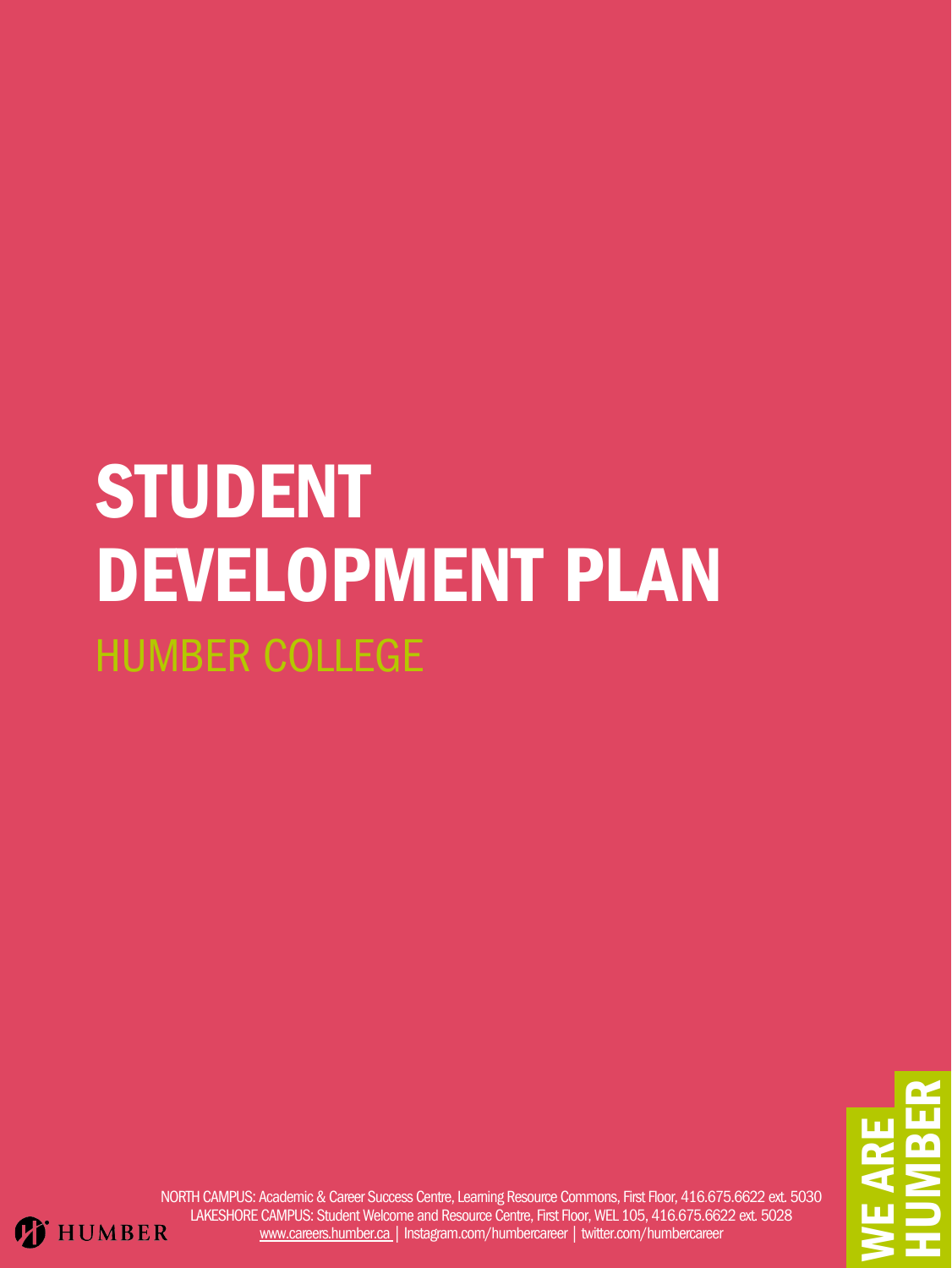#### **Who am I?**

To be completed at the start of the Work Study experience..

Think about a time where you were successful or achieved something particularly meaningful. This can be career related, but can also be something successful in class, in your personal life, etc. Consider how you will bring your best attributes to your Work Study experience.

#### **My top 3 strength(s) are...**

### How to use this Workbook Getting Started

- **Getting Started, Mid-Way, and Final Check Point** Each section builds on the previous activity and is meant to 1. be completed at the start, mid-way, and end of your Work Study experience.
- **Share With Your Supervisor** We recommend sharing this document with your supervisor when discussing your 2. goals or performance.

Your Work Study experience is meant to provide you with the opportunity to access professional and personal skill development that will support your educational journey and contribute to your goals.

This workbook provides three opportunities to engage in thoughtful reflection of your experience.

**How do you expect to use your top 3 strengths in this role?**

**3 Areas I'd like to improve in are...**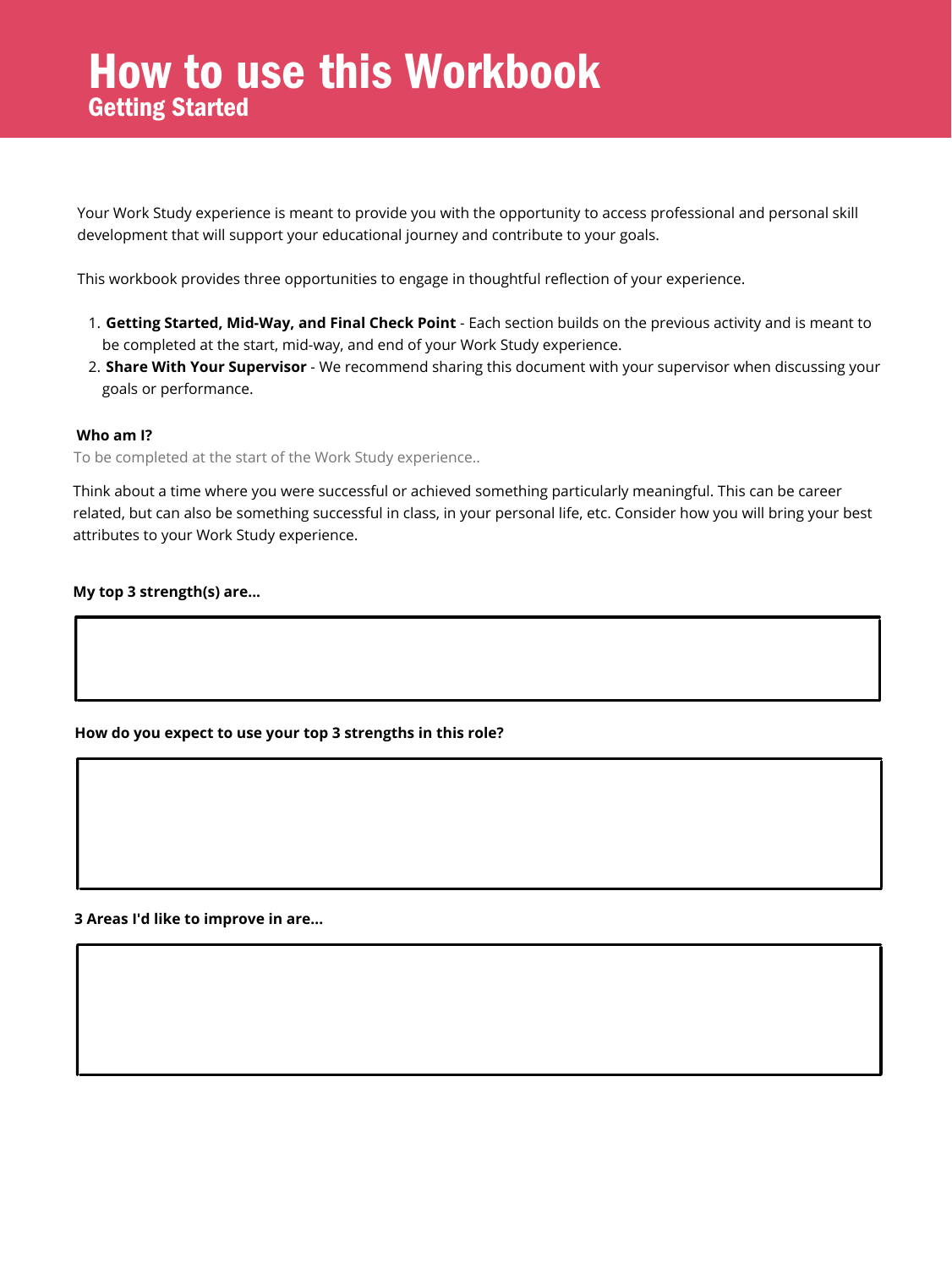My Identified **3 Co-Curricular Skills** are**:**

1.

To be completed at the start of the Work Study experience.

#### **How to intentionally pick my Top 3 Skills I want to develop:**

### Identifying my Top 3 Skills Getting Started

During your role, you will have the opportunity to develop competencies that contribute to your personal or professional goals. Consider your strengths and areas you'd like to improve on, as explored in the 'Who am I' section.

3.

- **STEP 1:** Discover what core skills are required to be successful in your field/industry. Visit <https://www.onetonline.org/> to find your desired future occupation/industry, and review their listed transferable "skills" and "abilities".
- **STEP 2:** Pick 3 core "skills" and "abilities" that match with 3 Humber-specific Co-Curricular Competencies (see page 11)

**STEP 3:** Write down the **3 Co-Curricular Skills** you'd like to develop in the below 'Skill' section.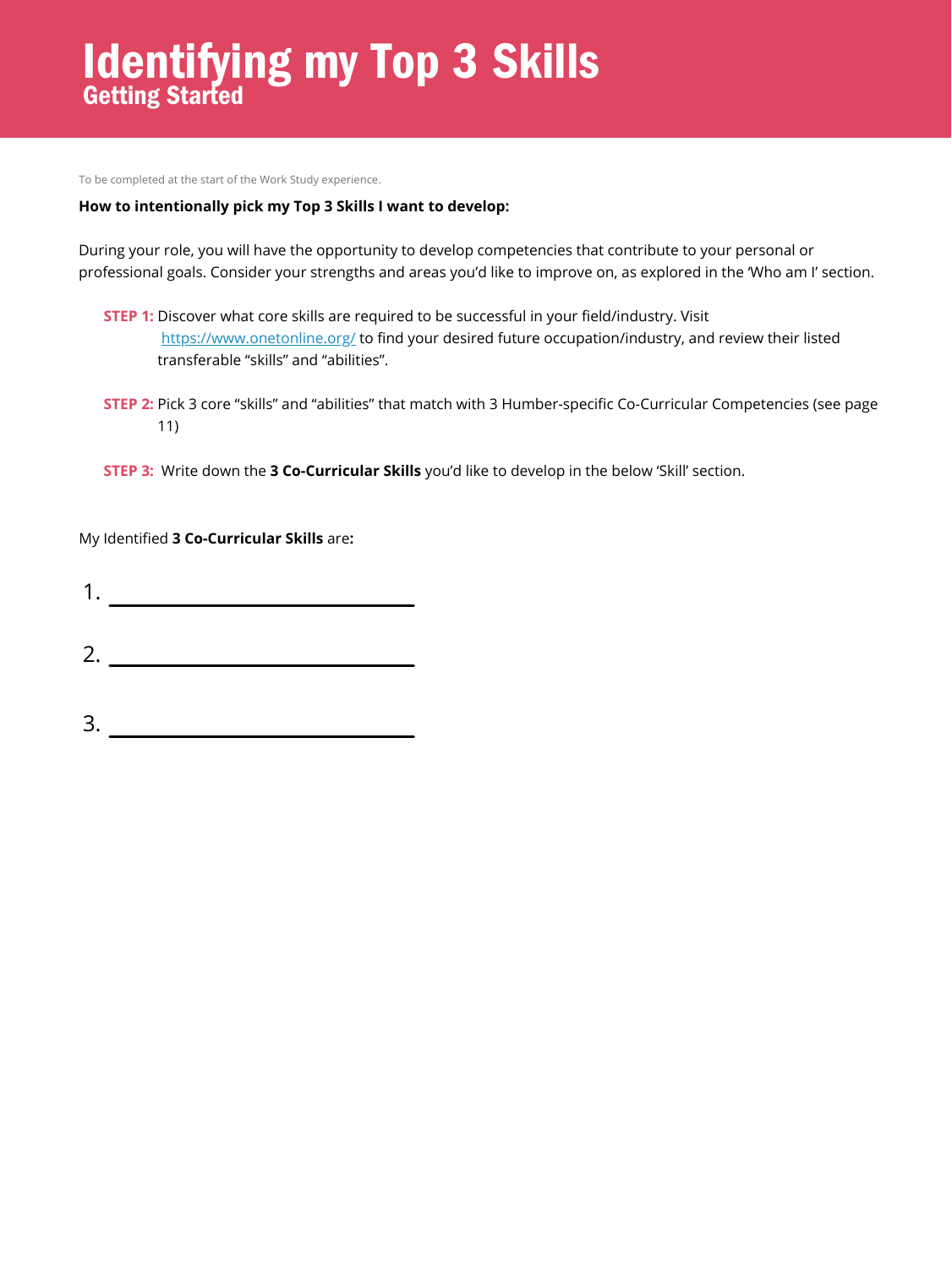#### How have you already demonstrated this skill in your previous personal, professional, or academic experiences?

*Example: I was the photography club treasurer and I tracked all of the expenses and money we made selling photos at the fundraising event. I had to project our expenses and estimate our earnings to allocate money the club could spend on supplies and advertising.*

Skill 1:

#### How will you know when you have developed this skill?

*Example: My budget will balance at the end of each month and I will have a receipt for each expense.*

### Skill Development Reflection Getting Started

*Example: Budgeting*

#### How do you plan to develop this skill in your role?

*Example: I will work with my supervisor to set up my part of the event budget and review it monthly to ensure that I am on track. I will ensure that all expenses are tracked immediately and accurately and that all receipts are photocopied and file*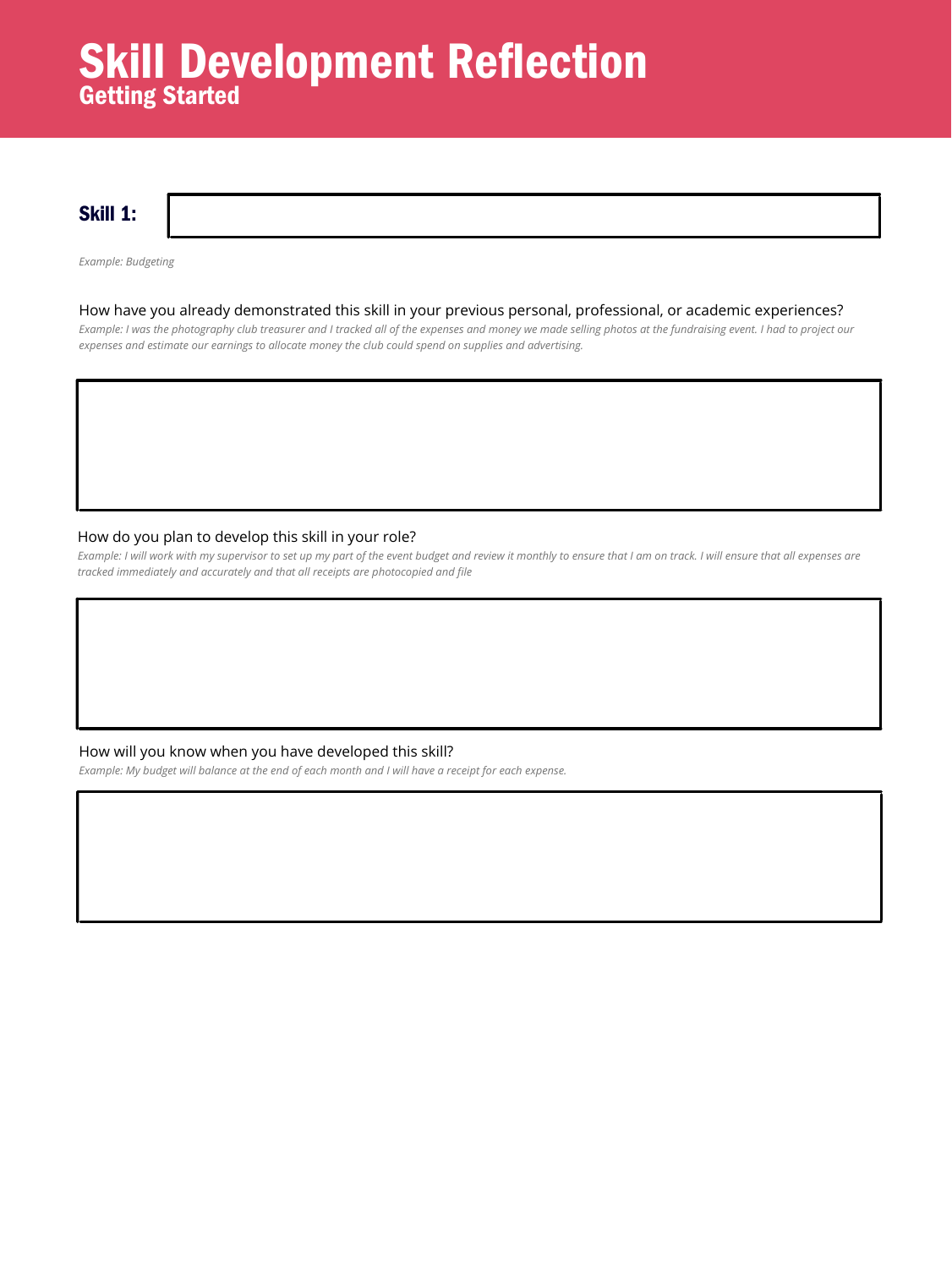Skill 2:

### Skill Development Reflection Getting Started

How have you already demonstrated this skill in your previous personal, professional, or academic experiences?

How will you know when you have developed this skill?

How do you plan to develop this skill in your role?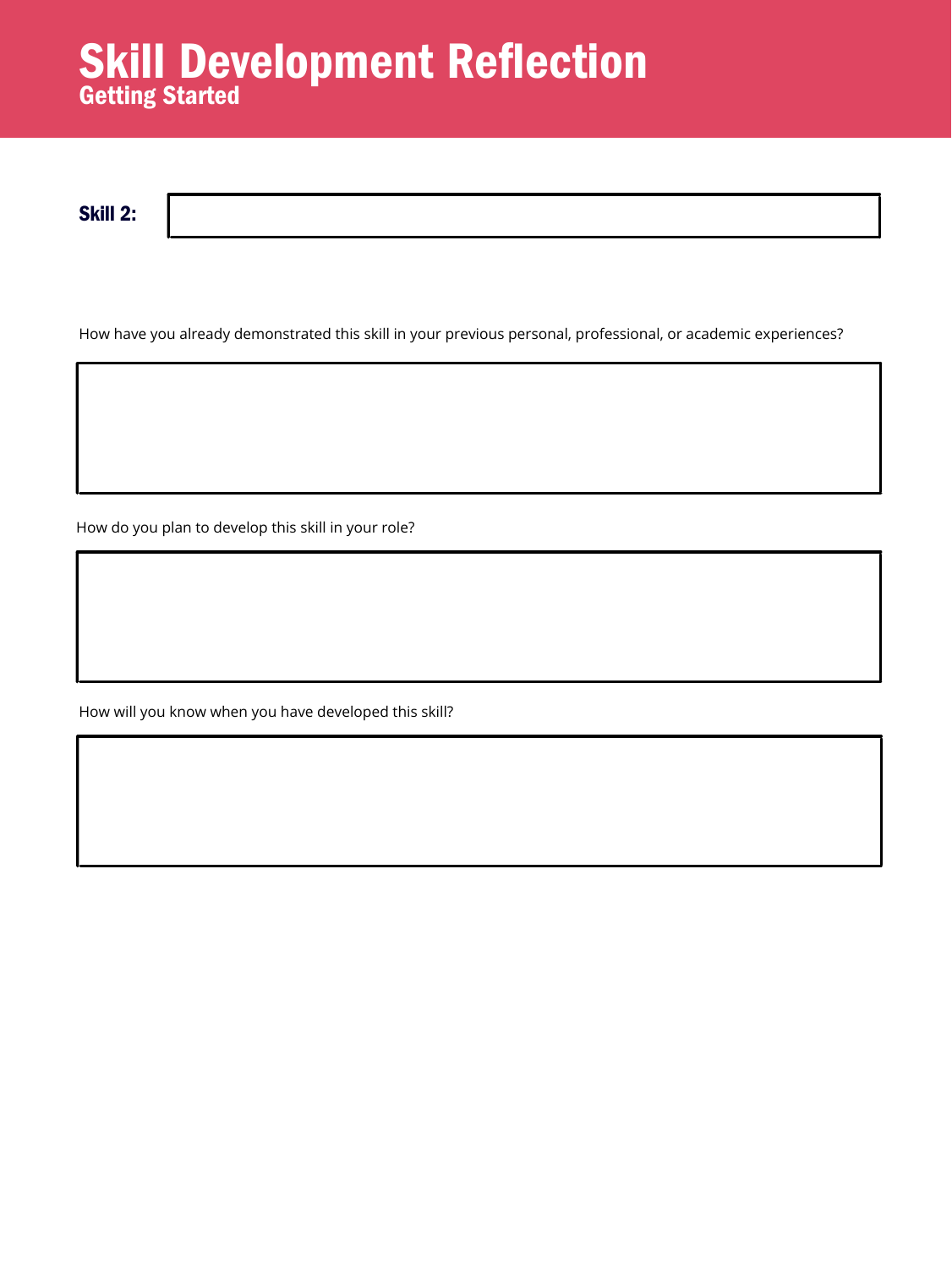How have you already demonstrated this skill in your previous personal, professional, or academic experiences?

Skill 3:

How will you know when you have developed this skill?

### Skill Development Reflection Getting Started

How do you plan to develop this skill in your role?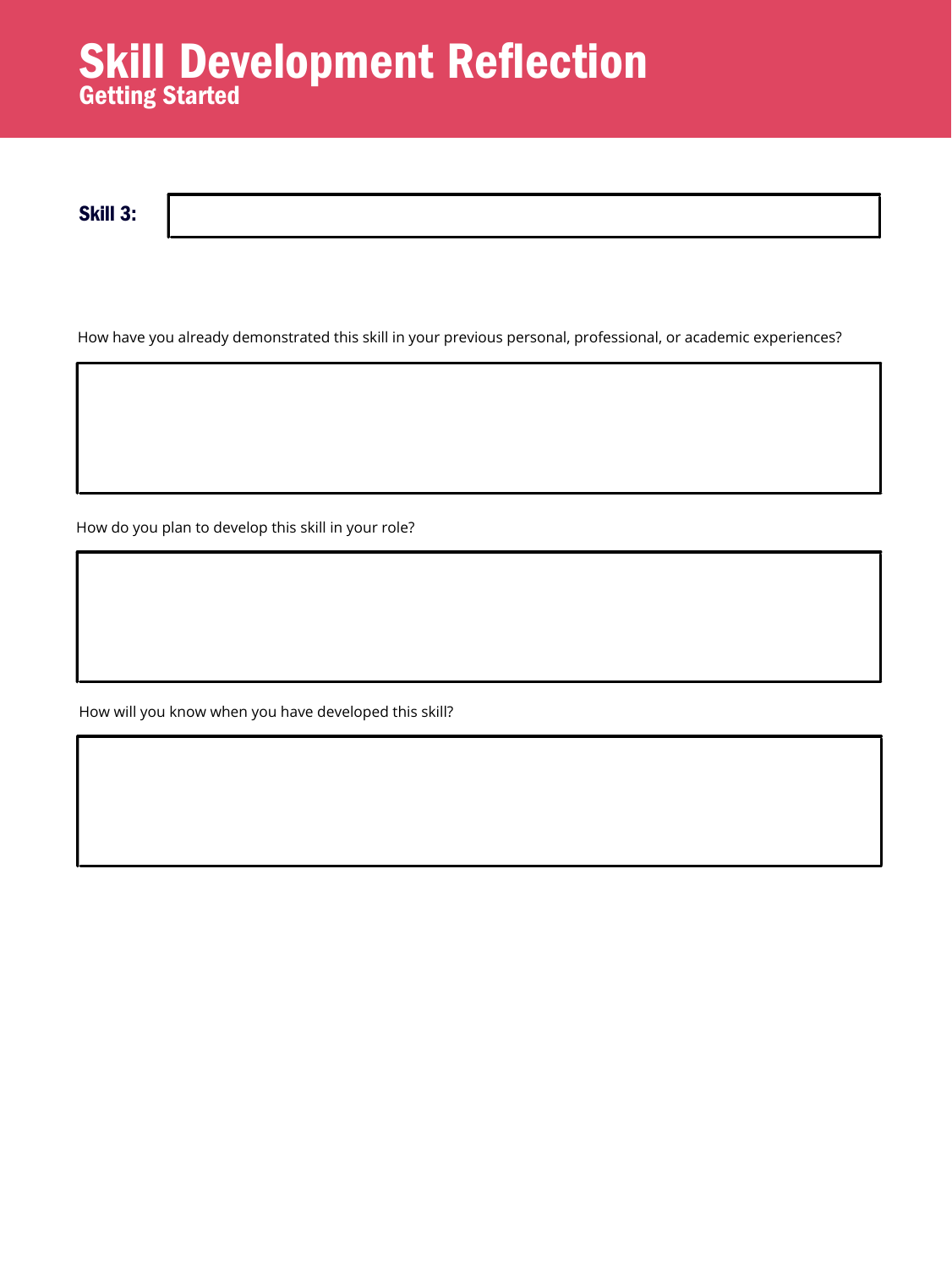What have you done or are currently working on that's in-line with the goals in your Personal Learning Plan? What is going well?

How could you continue to develop these skills?



What could be better if changed? What changes would you make?

To be completed mid-way through the Work Study experience.

### Skill Development Reflection Mid-Way

Take a moment to reflect on your experience so far and what you have accomplished since the start of your Work Study role. Use this activity to speak with your supervisor about how your experience aligns with your Personal Learning Plan.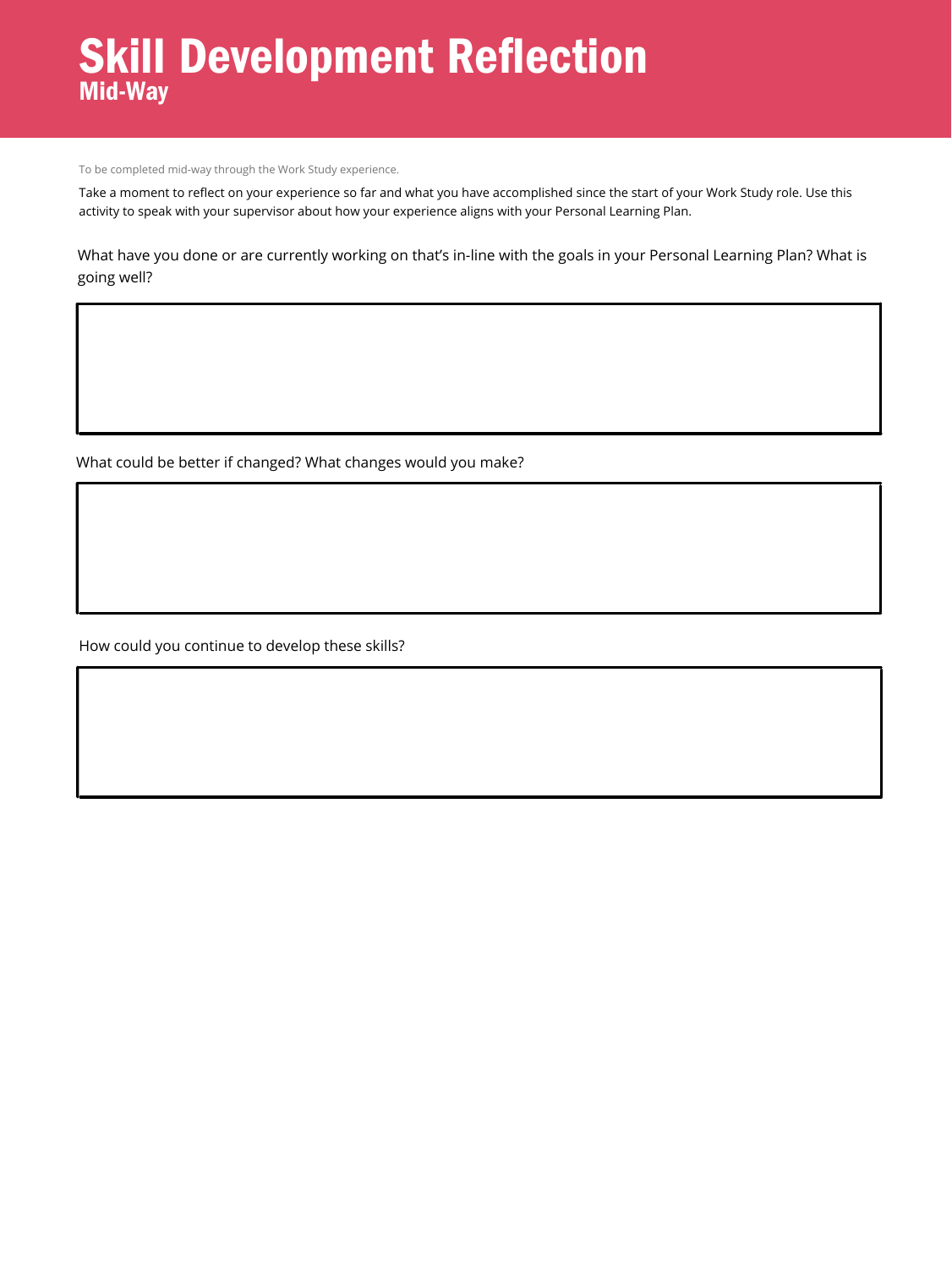When did you utilize this skill in your role?

How is this skill related to your field of study?

What is an achievement or outcome related to this experience?

To be completed at the end of your Work Study experience.

As you come to the end of your Work Study experience, reflect on your skills and how they contribute to your personal and professional goals. This section of this workbook will also prepare you for describing your skills on your resume or in an interview.

### Skill Development Reflection FINAL CHECK POINT

You can also connect with Humber's Career Centre to access resources to support your future career plans, including 1:1 interview prep, resume and cover letter resources, and career advisors.

#### Skill 1: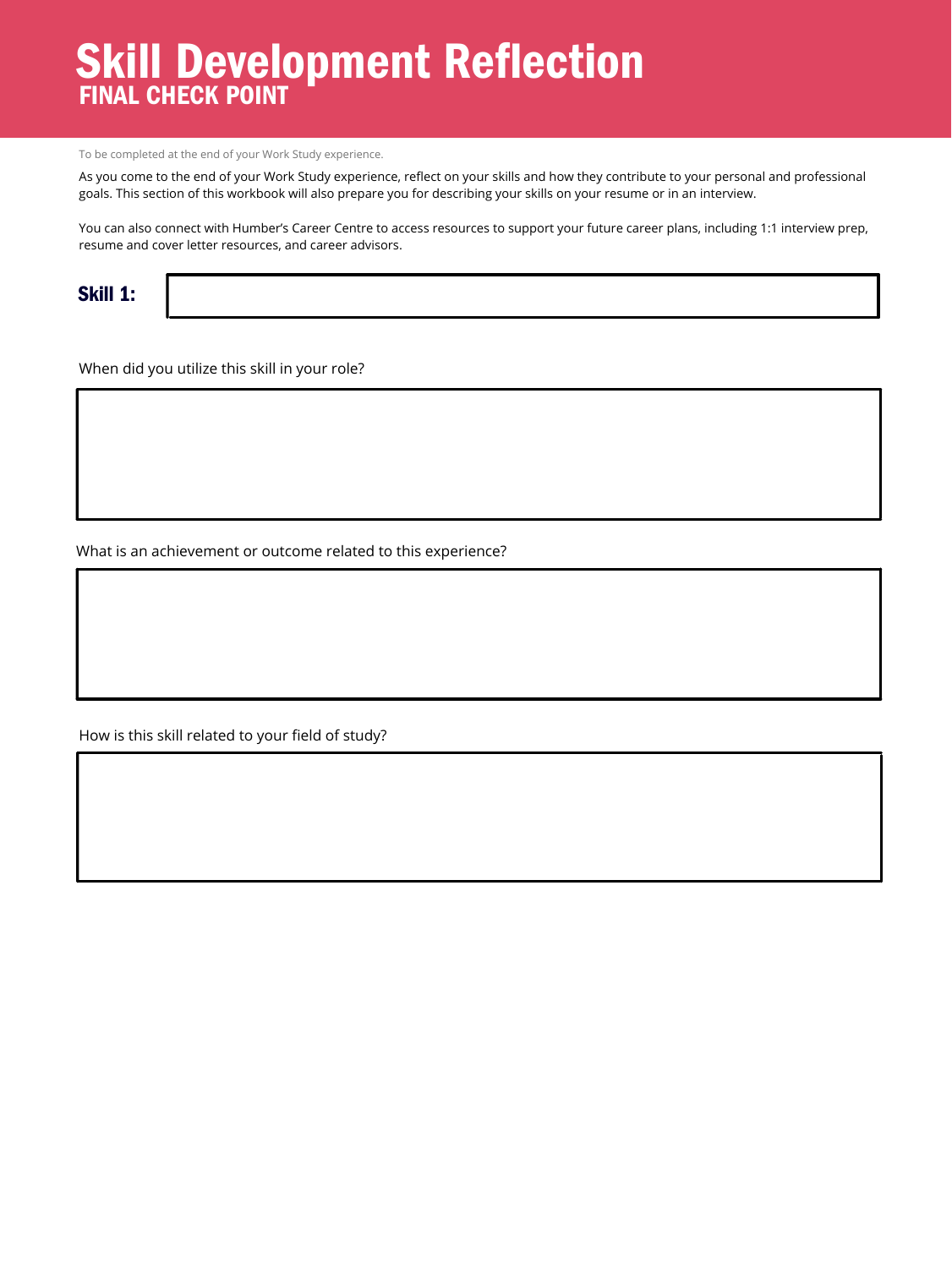When did you utilize this skill in your role?

How is this skill related to your field of study?

### Skill Development Reflection FINAL CHECK POINT

What is an achievement or outcome related to this experience?

Skill 2: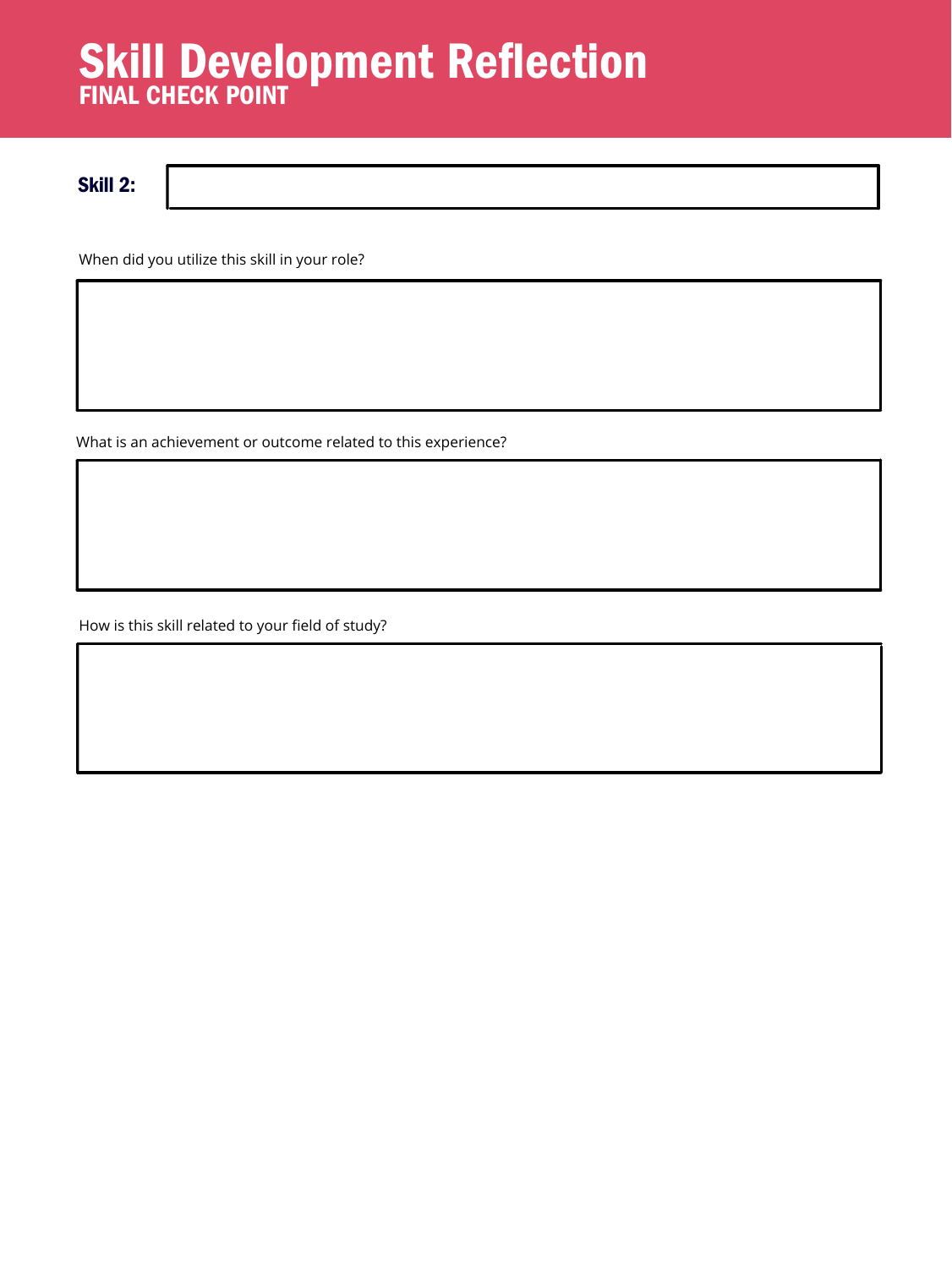When did you utilize this skill in your role?

How is this skill related to your field of study?

### Skill Development Reflection FINAL CHECK POINT

What is an achievement or outcome related to this experience?

Skill 3: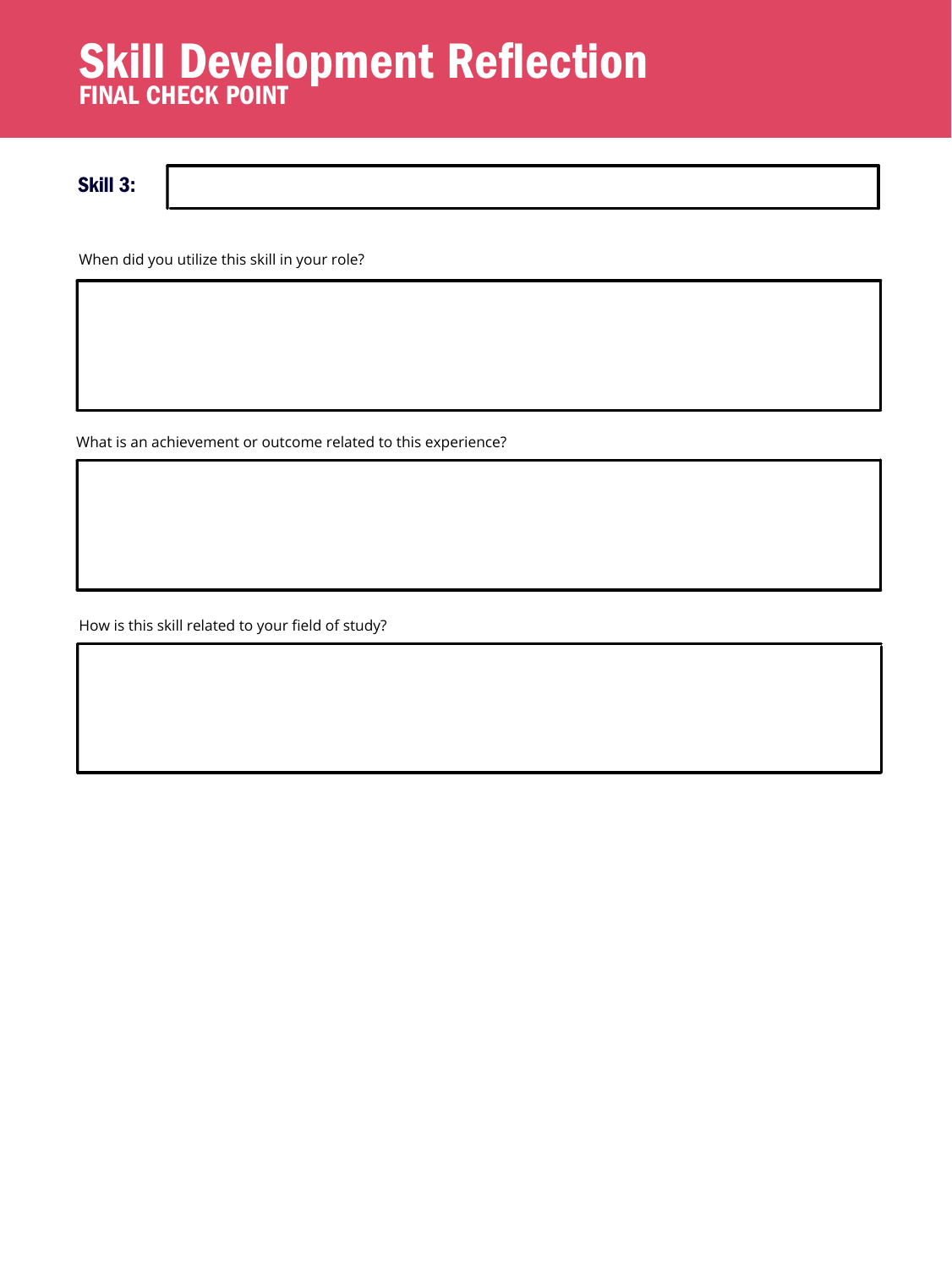**Reading**: Interpret and respond to written material in a manner that demonstrates text literacy and ensures effective communication.



**Writing**: Write clearly, concisely, and correctly in a manner that meets the communication purpose and needs of the audience.

**Listening**: Interpret and respond to verbal messages in a manner that ensures effective communication.



**Speaking**: Speak clearly, concisely, and correctly in a manner that meets the communication purpose and needs of the audience.



**Visual Literacy**: Interpret and respond to visual content in a manner that ensures effective communication.

**Strategic Networking**: Use appropriate communication to build positive professional relationships and personal profile.

**Mathematical Knowledge**: Understand and execute mathematical operations accurately.

**Budgeting**: Use knowledge and skills to manage financial resources effectively.

**Analysis**: Evaluate multiple sources to assess credibility and logic.



**Decision Making:** Form reasonable conclusions and/or recommendations using sufficient and relevant evidence.

**Operational Thinking:** Apply a systematic approach and use a variety of thinking skills to solve problems.

**Data Analysis:** Analyze and use numerical data; apply mathematical concepts and reasoning to solve real-world problems.

**Technological Skills:** Develop an understanding of web technologies, common office software, and hardware troubleshooting.

**Multimedia Skills:** Develop an understanding of multiple media formats and best practices for the implementation and sharing of new media.



**Information Management and Evaluation:** Locate, select, organize, and document information using appropriate technology and information systems.



**Online Etiquette:** Manage professional reputation and communicate information responsibly in an online space.

# Transferable Co-Curricular Skills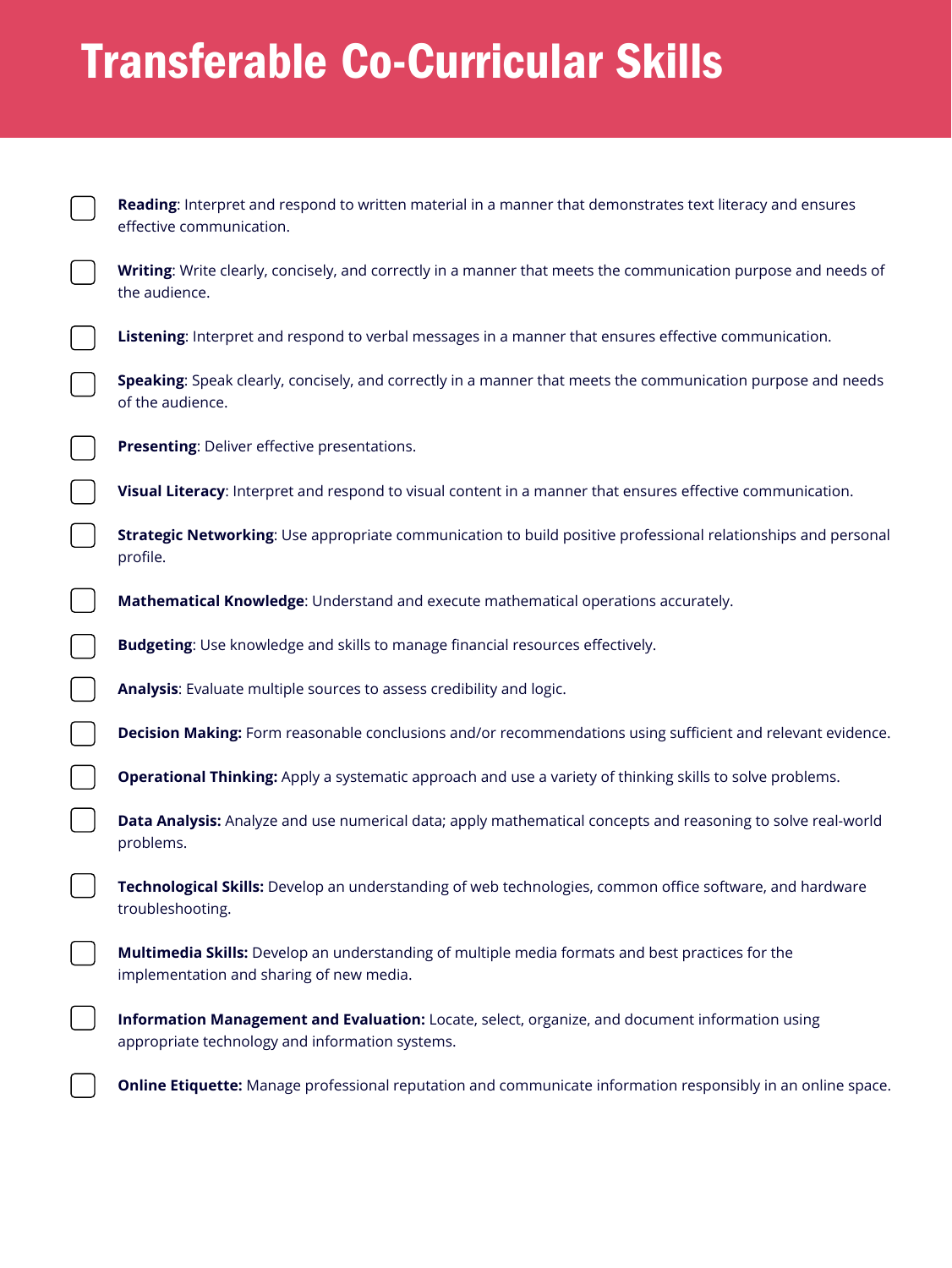# Transferable Co-Curricular Skills

**Systems Thinking:** Analyze a problem by understanding the interconnectedness of the groups and issues involved.

**Design Thinking:** Solve a complex problem creatively by defining, researching, thinking, piloting and assessing.

**Strategic Thinking:** Recognize an opportunity, identify challenges and multiple points of view; develop a plan of action.

**Innovative Thinking:** Formulate new ideas, create new forms of expression, leverage potential and imagine new possibilities.

**Positive Attitude & Behaviours:** Demonstrate confidence, respectful communication, gratitude, optimism, positivity, and resiliency when approaching work.

**Personal & Professional Management:** Demonstrate professional behaviour within the work environment and set goals and priorities to balance work and personal life.



**Growth & Development:** Assess, critique, and improve the quality of work, demonstrate ability to accept and implement feedback in a meaningful way.



**Initiative & Self-Direction:** Carry out a project from start to finish, take the lead or offer support when

appropriate, contribute by sharing knowledge and expertise, be innovative and resourceful by identifying and suggesting alternative ways to achieve goals and get the job done.

**Adaptability & Flexibility:** Cope with uncertainty, learn from mistakes, adapt to changing requirements and information, proactively manage change, be open to and supportive of the thoughts, opinions, and contributions of others.

**Problem-Solving:** Select and use appropriate tools and technologies to complete a task, apply logic in solving problems, and creatively find alternative pathways to solve problems.

**Accountability:** Demonstrate commitment to the role, dependability, ownership for actions, responsible use of time and resources, ability to assess, weigh, and manage risk.

**Ethics and Integrity:** Approach situations with honesty, integrity, and personal ethics, demonstrate consistency with legal and professional codes of ethics, recognize and respect people's diversity, individual differences, and perspectives.



**Managing Conflict:** Identify sources of conflict and initiate de-escalation strategies to overcome differences of opinion within a group or two individuals.



**Meaningful Relationships:** Develop mutually rewarding relationships with peers and colleagues.